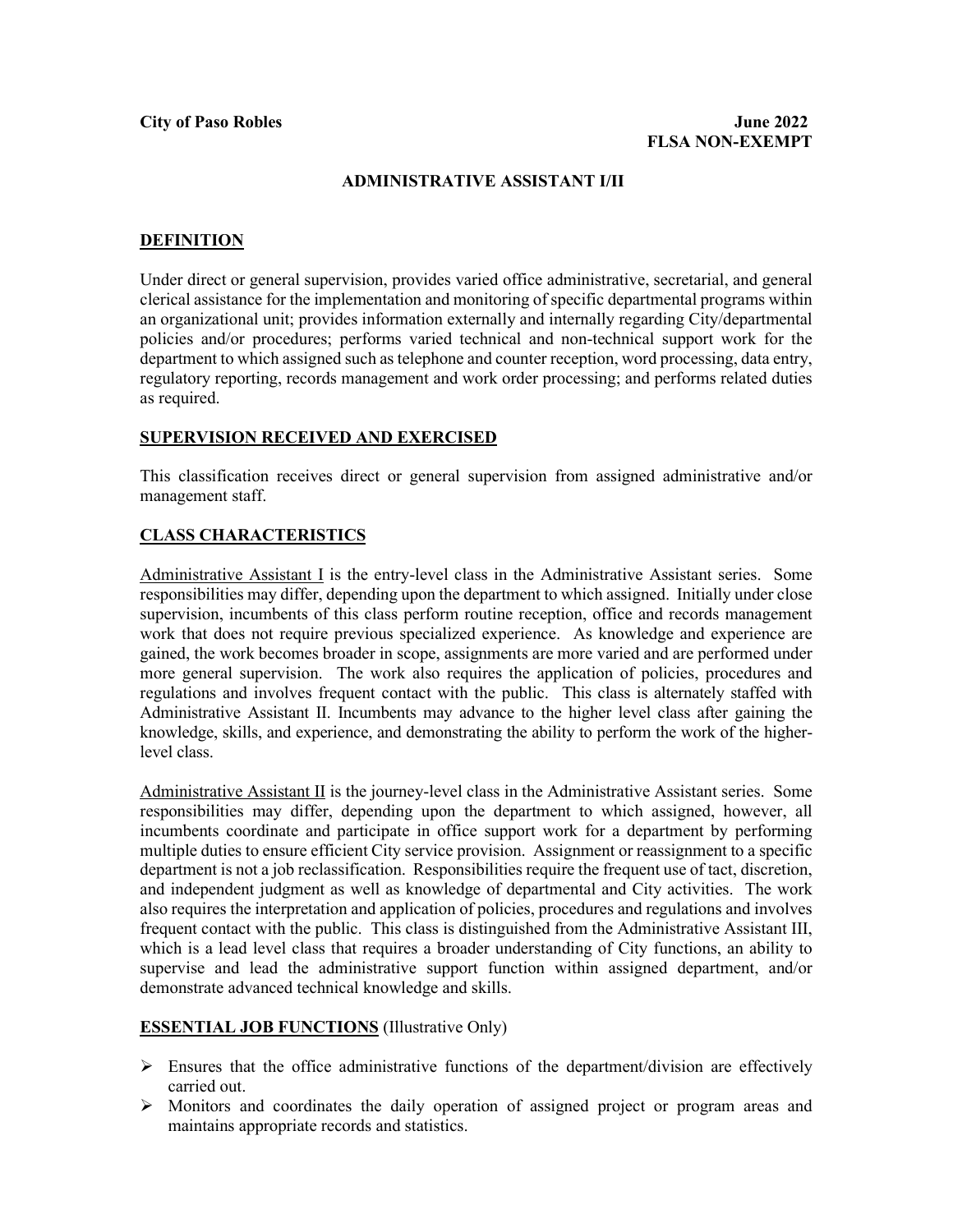- Compiles materials, assists in the preparation, and updates statistical and regulatory reports, manuals, and publications.
- $\triangleright$  Attends to a variety of office administrative details, such as keeping informed of departmental and City activities, arranging and attending meetings, scheduling appointments, transmitting information, processing staff schedules, maintaining records and calendars on capital assets, permits, licenses, certificates, agreements and personnel, ordering and coordinating supply orders; arranging for equipment purchase and maintenance, facility maintenance, and administering safety and training programs..
- $\triangleright$  Receives and screens visitors and telephone calls; takes messages, directs the caller to the proper office or person and/or provides factual information or problem resolution regarding City and departmental activities and functions that may require the interpretation and explanation of policies, rules, procedures, and ordinances.
- $\triangleright$  Responds to written and verbal requests from a variety of agencies; provides information to City staff, regulatory agencies, other organizations, and the public.
- $\triangleright$  Performs project research; may prepare and reconcile technical reports and documents; issues permits; and performs other technical work related to City or department activities.
- $\triangleright$  Prepares detailed correspondence, reports, forms, invitations, graphic materials and specialized documents from drafts, notes, brief instructions, dictation, or corrected copy; and proofreads materials for accuracy, completeness, compliance with City policies, format, and English usage, including grammar, punctuation, and spelling.
- $\triangleright$  Checks and tabulates standard arithmetic or statistical data; may summarize such information and prepare periodic numerical reports.
- Organizes and maintains various administrative, confidential, reference and follow-up files; purges files as required.
- $\triangleright$  Coordinates activities with and provides information to contractors and service suppliers.
- $\triangleright$  May perform general office duties such as processing and distributing incoming and outgoing mail.
- $\triangleright$  May assist with other duties, such as tracking permit status, processing batch payments, updating procedures manuals, scheduling inspections, and maintenance of inventory.
- $\triangleright$  May calculate, collect, and account for fees and other monies collected using City ordinances and fee schedules.
- $\triangleright$  May coordinate the bid process for assigned projects or contracts and may assist in the development of a contract management system.
- $\triangleright$  May secure and compare information regarding price, quality, availability and other pertinent data for material, supply, and equipment purchases; analyzes and makes recommendations; may update inventory and generates inventory reports for reference.
- May coordinate special projects that vary depending on department to which assigned.
- $\triangleright$  Contributes to a positive work environment by participating in solutions to problems as they occur.
- $\triangleright$  Performs other duties as assigned.

# **QUALIFICATIONS**

# **Knowledge of:**

- $\triangleright$  Basic organization and function of public agencies, including the role of an elected City Council.
- $\triangleright$  Codes, regulations, policies, agreements, technical processes, and procedures related to City and departmental activities.
- Applicable federal, state, and local laws, codes, rules, ordinances, and regulations.
- $\triangleright$  Standard office administrative and secretarial practices and procedures, including the use of standard office equipment.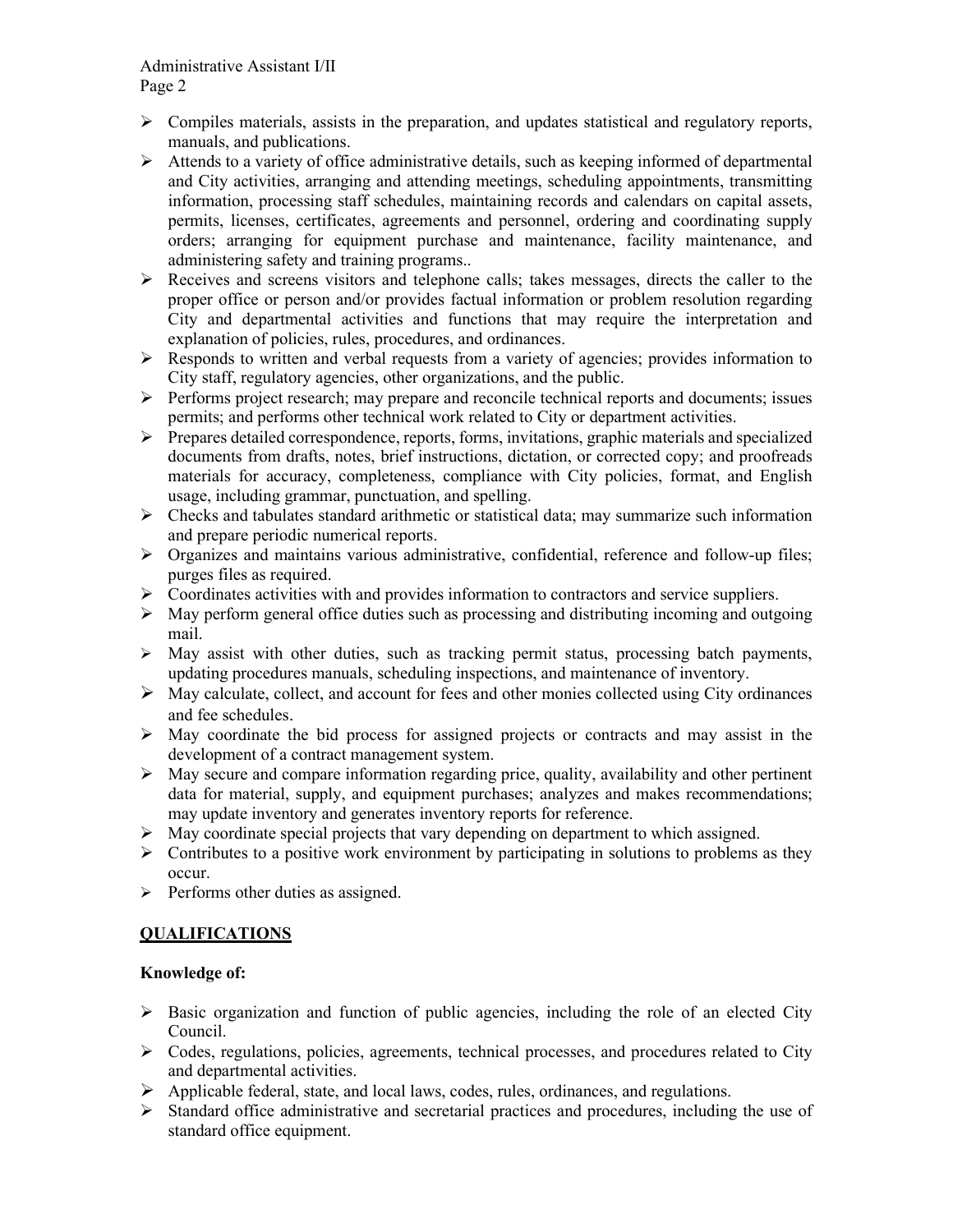### Administrative Assistant I/II Page 3

- $\triangleright$  Principles, practices, and methods for administering safety and training programs.
- $\triangleright$  Business letter writing, techniques for preparing informational materials and the standard format for reports, correspondence, and other written materials.
- $\triangleright$  English usage, spelling, grammar, and punctuation.
- $\triangleright$  Computer applications related to the work, including word processing, database, and spreadsheet applications.
- $\triangleright$  Records management principles and practices.
- $\triangleright$  Business arithmetic and basic statistical techniques.
- $\triangleright$  Techniques for providing a high level of customer service to the public, representatives of other agencies, and City staff, in person and over the telephone.

## **Skill in:**

- $\triangleright$  Learning the functions and procedures for the department to which assigned.
- $\triangleright$  Providing varied and responsible secretarial and office administrative work requiring the use of independent judgment, tact, and discretion.
- $\triangleright$  Interpreting, applying, explaining, and implementing policies, procedures, laws, codes, regulations, ordinances, technical processes, and computer applications related to the City, department, or organizational unit to which assigned.
- Analyzing and resolving office administrative concerns.
- Collecting, compiling, analyzing, and summarizing varied information, proposing, and considering alternatives and reaching sound conclusions.
- $\triangleright$  Responding to and effectively prioritizing multiple phone calls, visitors, and other requests for service.
- $\triangleright$  Compiling information from varied sources and preparing accurate records and reports.
- $\triangleright$  Composing correspondence, informational materials and reports independently or from brief instructions.
- $\triangleright$  Making accurate arithmetic and statistical calculations.
- $\triangleright$  Using English effectively to communicate in person, over the telephone and in writing.
- $\triangleright$  Using initiative and independent judgment within established policy and procedural guidelines.
- $\triangleright$  Organizing own work, initiating processes, coordinating projects, setting priorities, meeting critical deadlines, and following up on assignments with a minimum of direction.
- $\triangleright$  Establishing and maintaining a records management system for an organizational unit.
- $\triangleright$  Taking a proactive approach to customer service issues.
- $\triangleright$  Word processing and entering data into standard computer formats and producing correspondence and reports with speed and accuracy sufficient to perform assigned work.
- $\triangleright$  Establishing and maintaining effective working relationships with those contacted in the course of the work.

## **Education and Experience:**

Any combination of training and experience that would provide the required knowledge, skills and abilities is qualifying. A typical way to obtain the required qualifications would be:

Administrative Assistant I and II: Equivalent to graduation from high school.

Administrative Assistant I: One year of office administrative support or records management experience. Experience dealing with the public is highly desirable.

Administrative Assistant II: Three years of responsible office administrative and/or secretarial experience. Experience in dealing with the public, working in a public agency setting and in